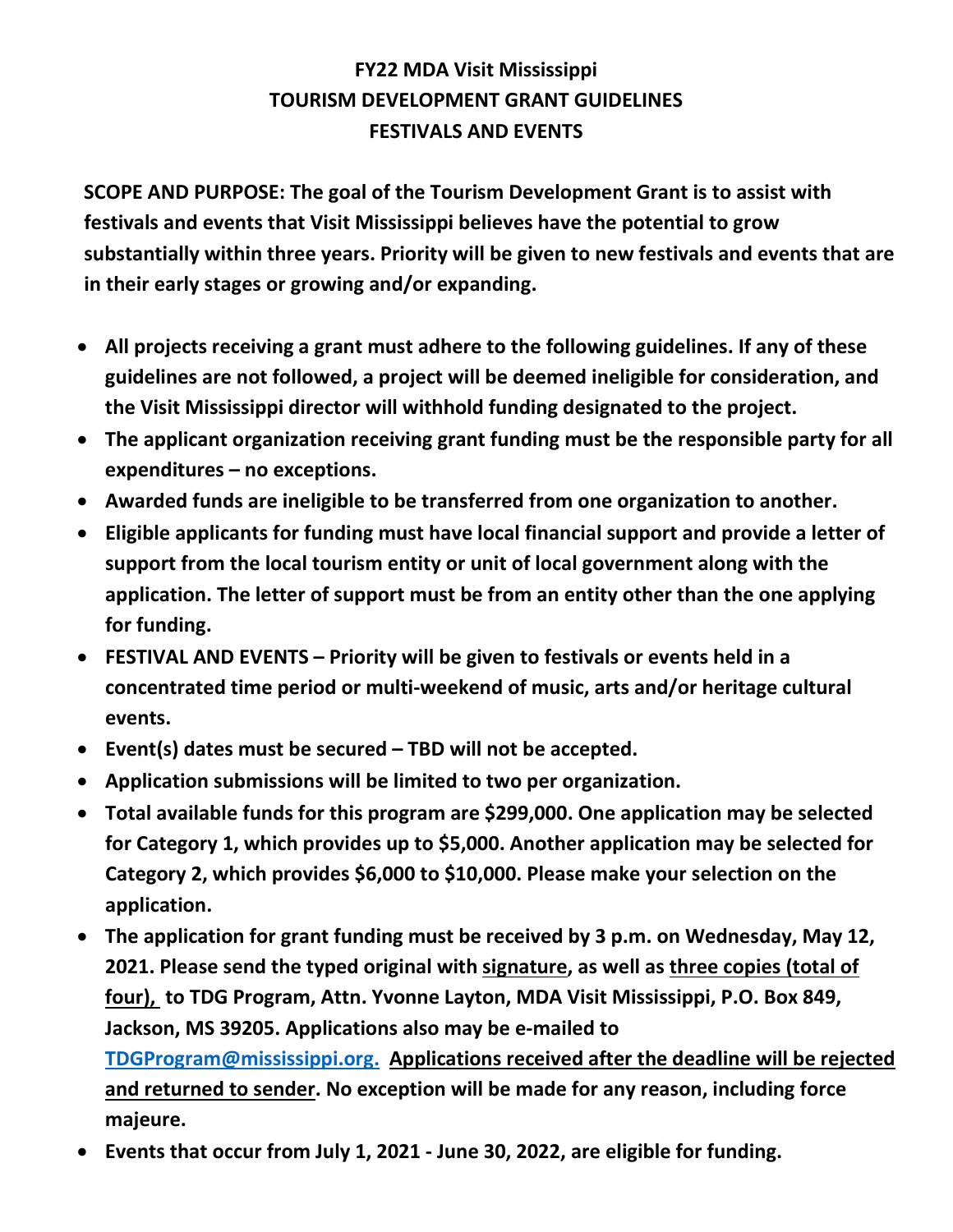- **The anticipated media breakout form must be submitted with the application. Please send four copies or e-mail the media breakout form with the application.**
- **If an organization is applying for more than one project, applications must be numbered. Please use the following format: 1 out of 2, 2 out of 2.**
- **Events should attract overnight visitation.**
- **Events should promote Mississippi's culture, history and unique story.**
- **Preference will be given to events that create regional partnerships/collaborations and have not received MDA Visit Mississippi funds in the current fiscal year.**
- **Shows, sales and auctions are not eligible for funding.**
- **If MDA Visit Mississippi agrees to fund an event, payment will be made after the event and upon full completion of the Project Clearance Report. The grantee is to maintain accurate financial records on the receipt and use of these funds and be prepared for an inspection by the Mississippi Development Authority, the Office of the State Auditor or other authorized agency for a period of no less than three years. Documentation to be kept for the specified period of time includes invoices, receipts, canceled checks, ledgers and any other similar accounting records. Invoices must be paid by the award recipient organization – no exceptions.**
- **Completed project reports must be received by MDA Visit Mississippi 45 days after project completion, or the project will be rejected for funding – no exceptions.**
- **The primary use of grant funds is for advertising and marketing. Fifty percent of funds granted must be used for advertising and marketing. In-kind advertising and marketing will not be accepted as the 50 percent requirement. The grant recipient must provide an invoice and canceled check for each eligible expense, and a copy of the ad for all advertising to be eligible for payment.**
- **All funded projects are REQUIRED TO DISPLAY THE VISIT MISSISSIPPI LOGO as part of marketing for event. Radio advertisements must use the phrase "***This project is partially funded by a grant through Visit Mississippi.***" The Visit Mississippi logo can be found at** *<http://visitmississippi.org/contact-us/press-room/>*

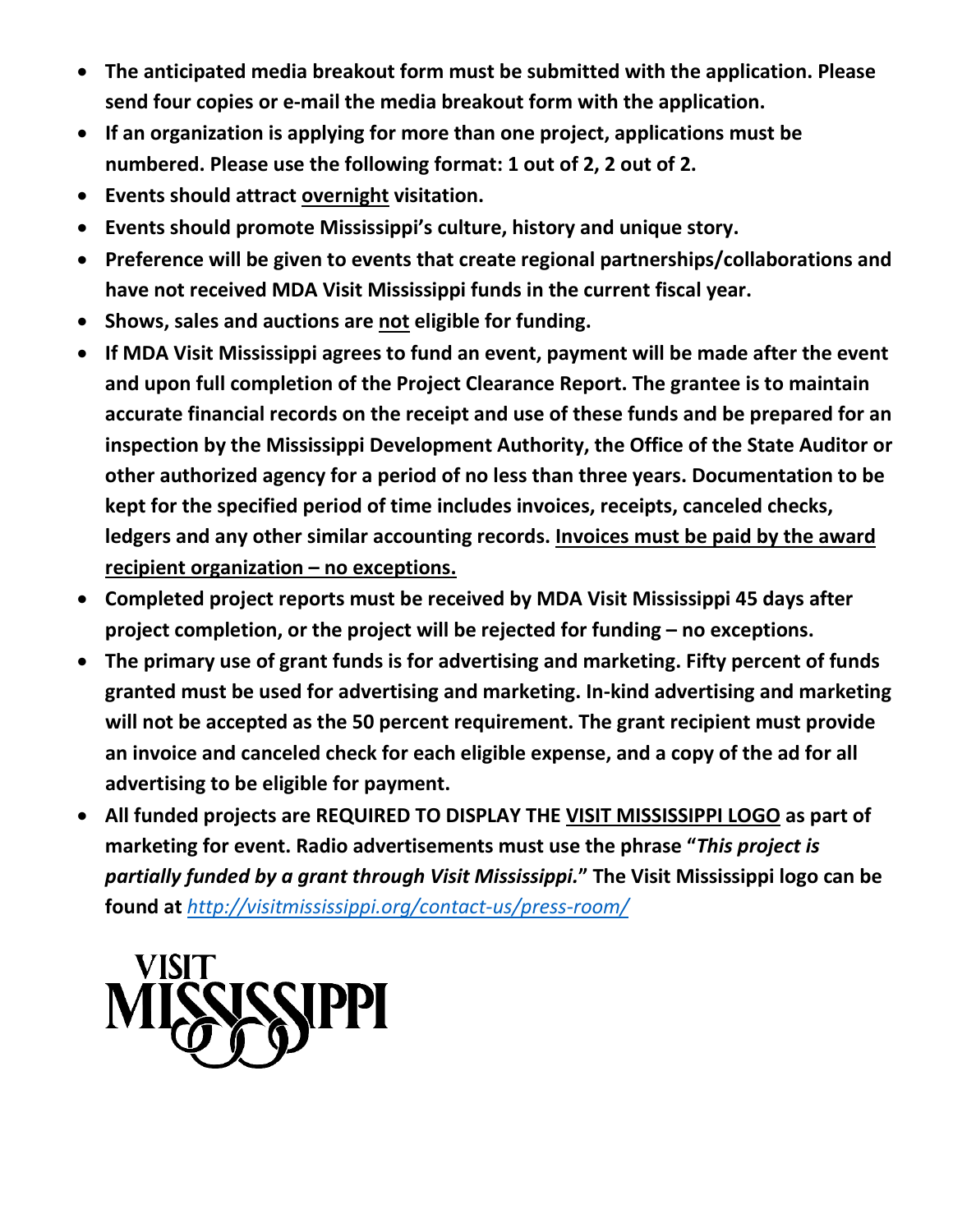- **If the funds anticipated for the continuing fulfillment of the program are, at any time, not forthcoming or insufficient, the Authority shall have the right to terminate the program without damage, penalty, cost or expenses of any kind whatsoever to the Authority.**
- **The organization must be setup with a tax ID number. Individual/personal social security numbers will not be accepted.**
- **The organization must have a State of Mississippi vendor number. Please visit**  https://bit.ly/1wcQitK*.*
- **The state of Mississippi requires all vendors to receive payments electronically via Bank of America's PayMode® electronic payment solution. Please visit**  *paymode.com/mississippi.*
- **If a project changes during the development stages, a letter must be submitted to MDA Visit Mississippi for approval before modification. The letter must state what has been approved for funding, the requested change and the reasons for the change. MDA Visit Mississippi will notify the grant awardee in writing if changes are accepted.**
- **Grant funds cannot be reallocated if event does not occur.**
- **If an organization has closed a grant with a remaining balance, the organization will NOT be allowed to submit a subsequent request for reimbursement.**
- **All grant awards are final.**
- **Any unused grant funds cannot be reallocated for other events.**
- **If the event does not take place, any expenses incurred are not eligible for reimbursement, including force majeure – no exceptions.**
- **Incomplete applications will be returned to sender. You must use only the space provided on the application, and the application must be typed. The application will be rejected and returned to sender if binders, inserts, exhibits (a,b,c) are sent to replace or lengthen the application form.**

**Please note that this is a COMPETITIVE grant program.**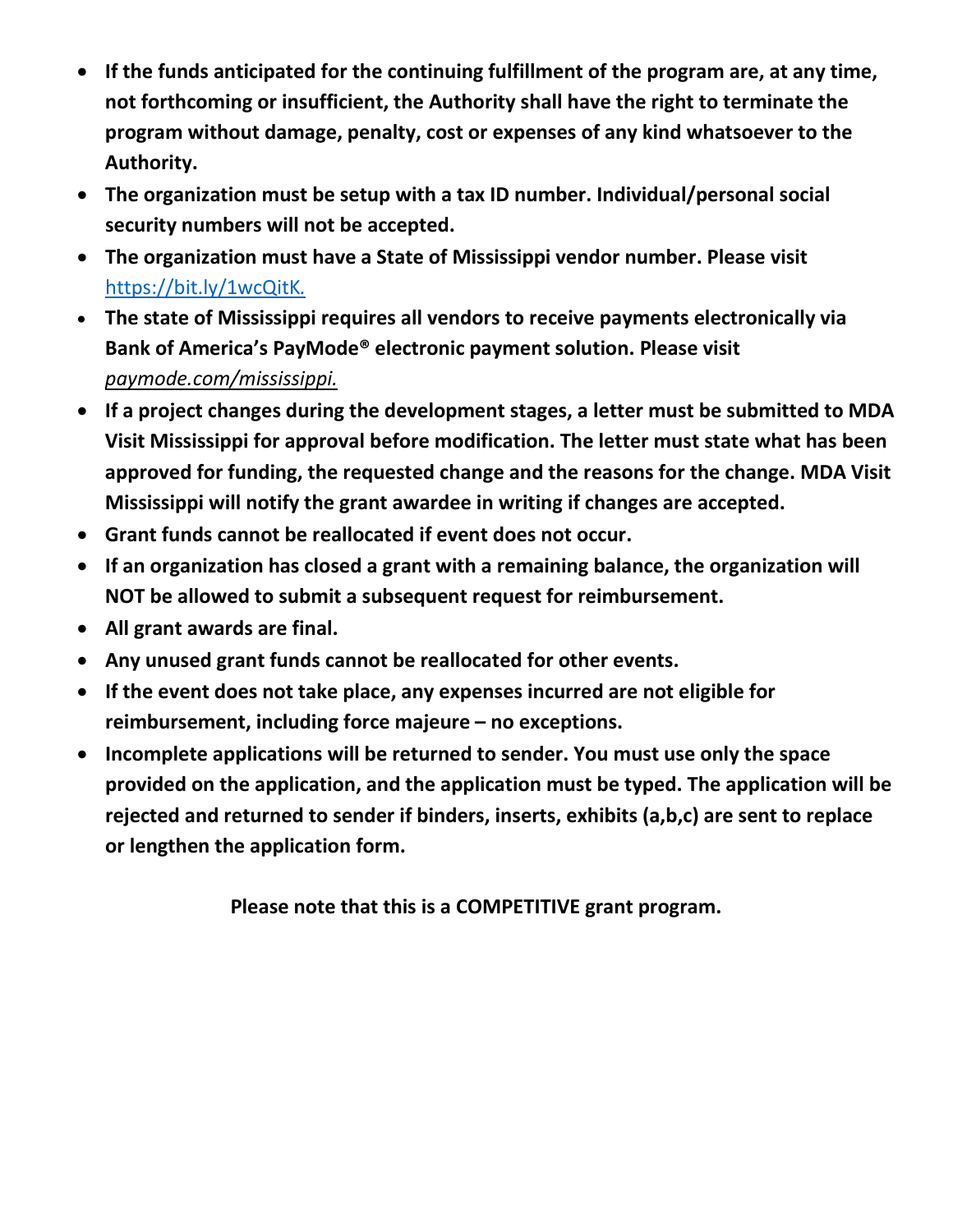#### **TOURISM DEVELOPMENT GRANT ELIGIBILITY LIST**

### **Eligibility list:**

- **Media placement and production (Print, Online, Outdoor, Broadcast and Radio)**
- **Visit Mississippi logo must be displayed on printed materials and broadcast**
- **Radio advertisements must use the phrase, "***This project is partially funded by a grant through Visit Mississippi.***"**
- **Public relations/media communications**
- **Strategic planning and research**
- **Visit Mississippi logo must be displayed on website development**
- **Signage**
- **Equipment purchases or rentals\* (stages, trailer stages, flat beds, portable bathrooms, lighting, venues, etc.)**
- **Musician fees**
- **Security**
- **T-shirts as promotional items and not for sale**
- **Professional horse shows and professional sporting events**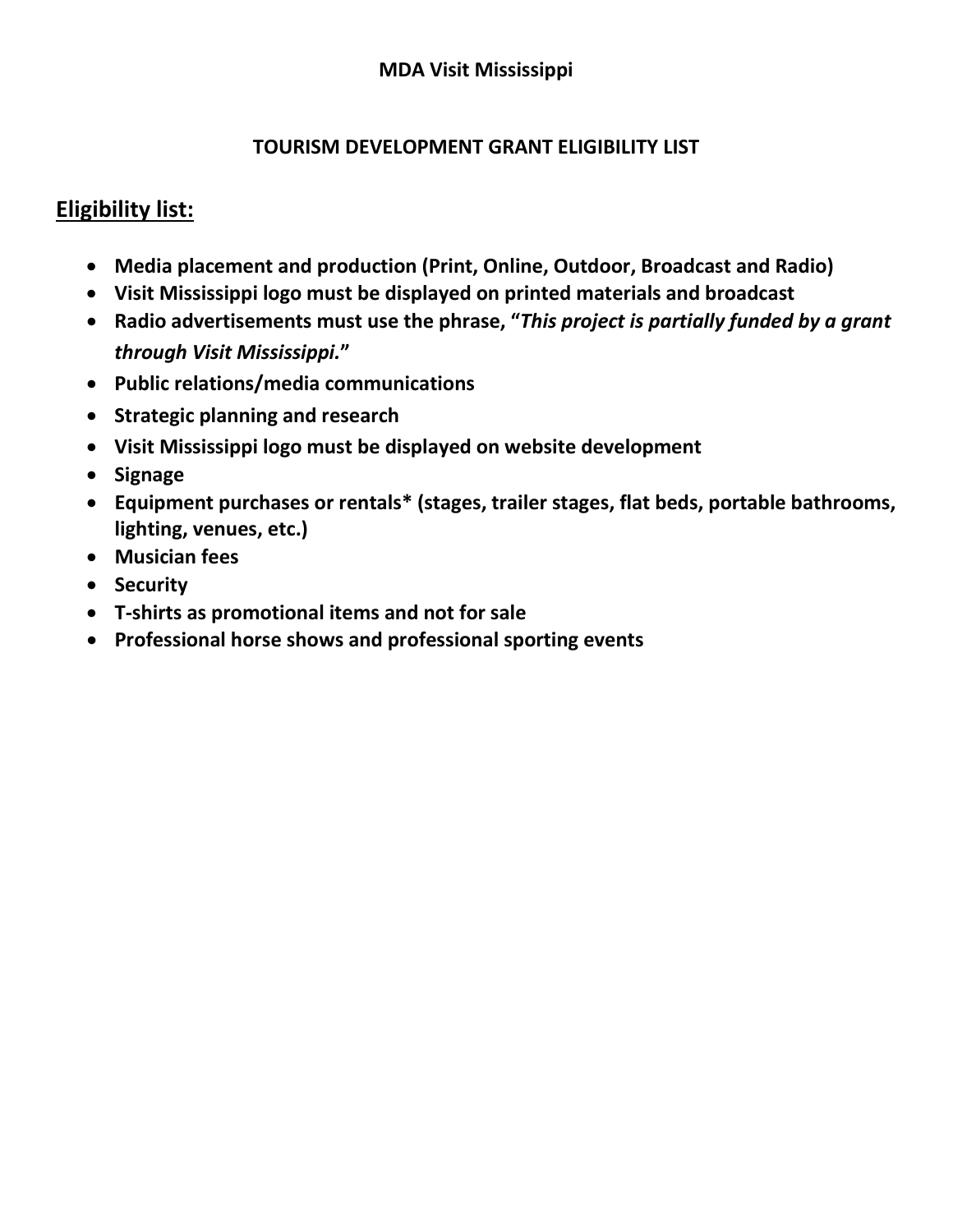## **Non-eligible costs include, but are not limited to:**

- **Agency commissions, consulting and other fees**
- **Office supplies**
- **Items for resale**
- **Lobbying**
- **Educational conferences, advocacy programs, expos and membership dues**
- **Travel expenses, including accommodations and non-public relations- or marketingrelated transportation (travel to and from meetings will not be reimbursed)**
- **Operational costs such as employee salaries, rent, utilities, postage, logo design fees, event cleanup/trash removal, employee t-shirts or other administrative costs**
- **Infrastructure**
- **Construction of facilities or modification/cosmetic enhancements**
- **Expenses incurred before the date of the award letter**
- **Pre- and/or post-parties, breakfast, brunch, lunch, snacks and dinner**
- **Alcoholic and non-alcoholic beverages**
- **Food of any type**
- **Gifts for judges or contestants (trophies, plaques, gift cards, cash prizes, medals, engraving, ribbons or any type of award)**
- **Exhibitor tents, booth space or stalls**
- **Miscellaneous purchases (flowers, pumpkins, hay, firewood, fence post, candy, decorations, coolers etc.)**
- **Cost of mailing Tourism Development Grant application and/or final report to MDA**
- **Youth sporting events**
- **Theatre productions (plays and/or musicals)**
- **Community events held in casinos**